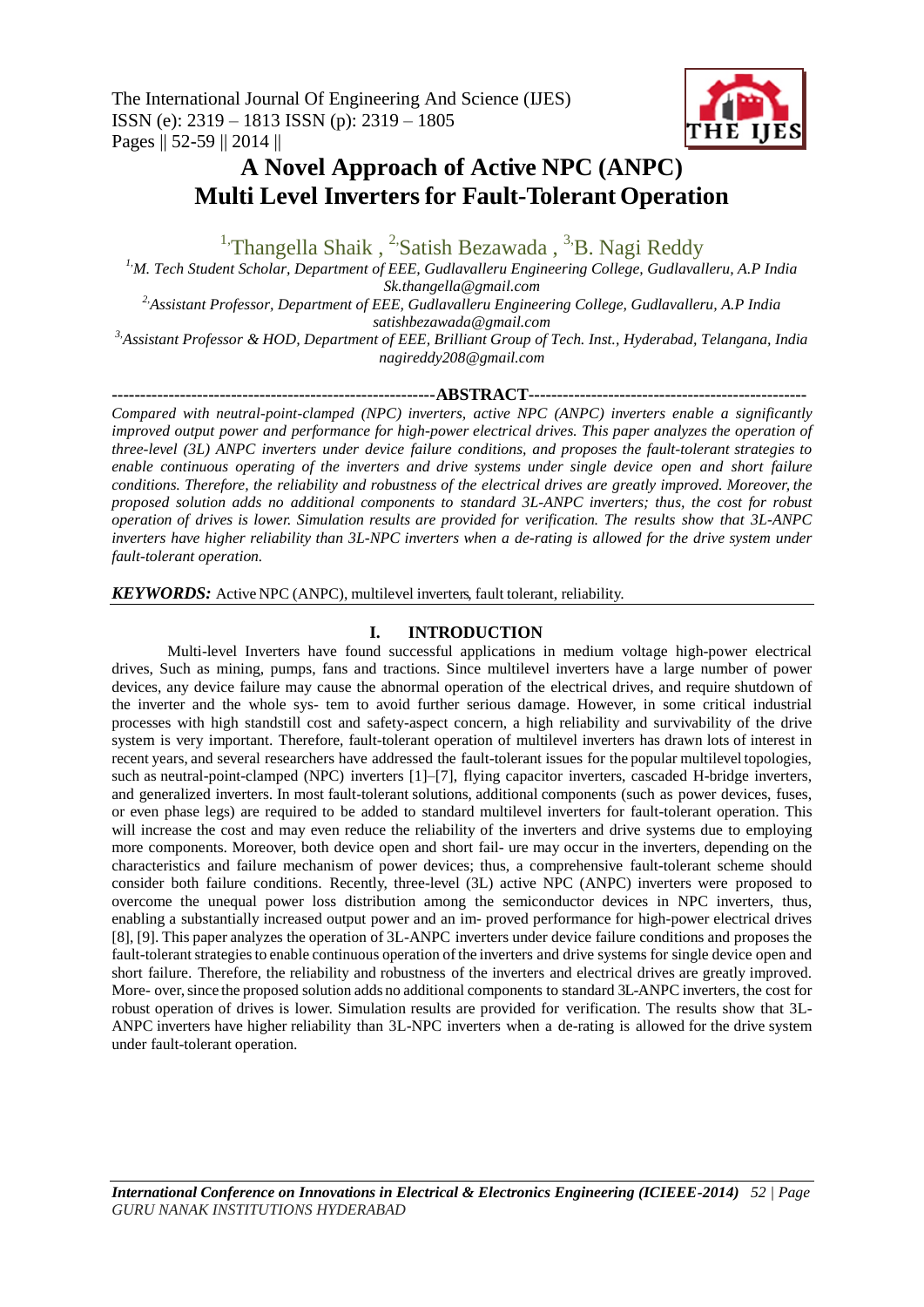### **II. FAULT-TOLERANT DESIGN OF 3L-ANPC INVERTERS**

*A. Operation Analysis of 3L-ANPC Inverters under Device Failure Conditions*

Fig. 1 shows the circuit of a 3L-ANPC inverter. The relation of switching states, switching sequence,



Fig. 1. Circuit of a 3L-ANPC inverter

and output voltage for phase A of the inverter is given in Table I. In normal operation (no device failure occurs), one of the four zero switching states (0U1/0U2/0L1/0L2) is selected to balance the power loss distribution among the devices in the inverter [25]. Under device failure condition, due to the symmetrical structure of 3L-ANPC topology, the failure of  $S_{a1}/D_{a1}$  and  $S_{a4}/D_{a4}$  has similar effects on the inverter, and this is also valid for the other pairs: *Sa*2 /*Da*2 and *Sa*3 /*Da*3 , *Sa*5 /*Da*5 , and *Sa*6 /*Da*6 . Therefore, only one from each pair of the devices in phase A will be analyzed in the following fault analysis.

| Switching<br>states |              | Output          |                 |          |          |          |          |
|---------------------|--------------|-----------------|-----------------|----------|----------|----------|----------|
|                     | Sa1          | Sa <sub>2</sub> | Sa <sub>3</sub> | Sa4      | Sa5      | Sa6      | voltage  |
| $\pm$               | 1            |                 | $\theta$        | 0        | $\theta$ | 1        | $+Vdc/2$ |
| 0U2                 | 0            |                 | 0               | 0        |          | 0        |          |
| 0U1                 | 0            |                 | $\theta$        |          |          | $\theta$ | 0        |
| 0L1                 |              | $\theta$        |                 | 0        | $\theta$ |          | 0        |
| 0L2                 | $\mathbf{0}$ | $\mathbf{0}$    |                 | $\Omega$ | $\theta$ |          | 0        |
|                     | $\mathbf{0}$ | 0               |                 |          |          | $\Omega$ | $-Vdc/2$ |

Table I Switching states, Switching sequence, and output voltage of a 3L-ANPC Inverter

Fig. 2 shows the examples of the current flow path at different output voltage levels under the open failure of *Sa*1 /*Da*1 , *Sa*2 /*Da*2 , and *Sa*5 /*Da*5 , respectively. The positive current direction is defined as flowing out of the phase. As seen, when  $S_a$  1 open failure occurs at "+" state, if  $I_a > 0$ , as shown in Fig. 2(a), then the phase output is connected to neutral-point (NP) of dc- link instead of positive dc bus. In Fig. 2(c),  $S_a$  2 open failure occurs at "0U2/0U1" state when  $I_a > 0$ , then the phase output is connected to negative dc bus rather than NP of dc-link. Fig. 2(d) shows that  $S_a$  5 open failure occurs at "0U2/0U1" state when  $I_a$  < 0, then the phase output is connected to positive dc businstead of NP of dc-link. Due to the incorrect output voltage, the output current will become unsymmetrical and the NP of dc-link will be unbalanced. When  $D<sub>a</sub>$  1 open fault occurs at "+" state and  $I_a \leq 0$ , as shown in Fig. 2(b), the condition is even worse since the phase current  $I_a$  becomes discontinuous due to the cutoff of conduction path, then the induced voltage on load inductor and loop inductor may cause overvoltage on the inverter and cause damage. For other device failure cases, the circuit can be analyzed in the similar way.

*International Conference on Innovations in Electrical & Electronics Engineering (ICIEEE-2014) 53 | Page GURU NANAK INSTITUTIONS HYDERABAD*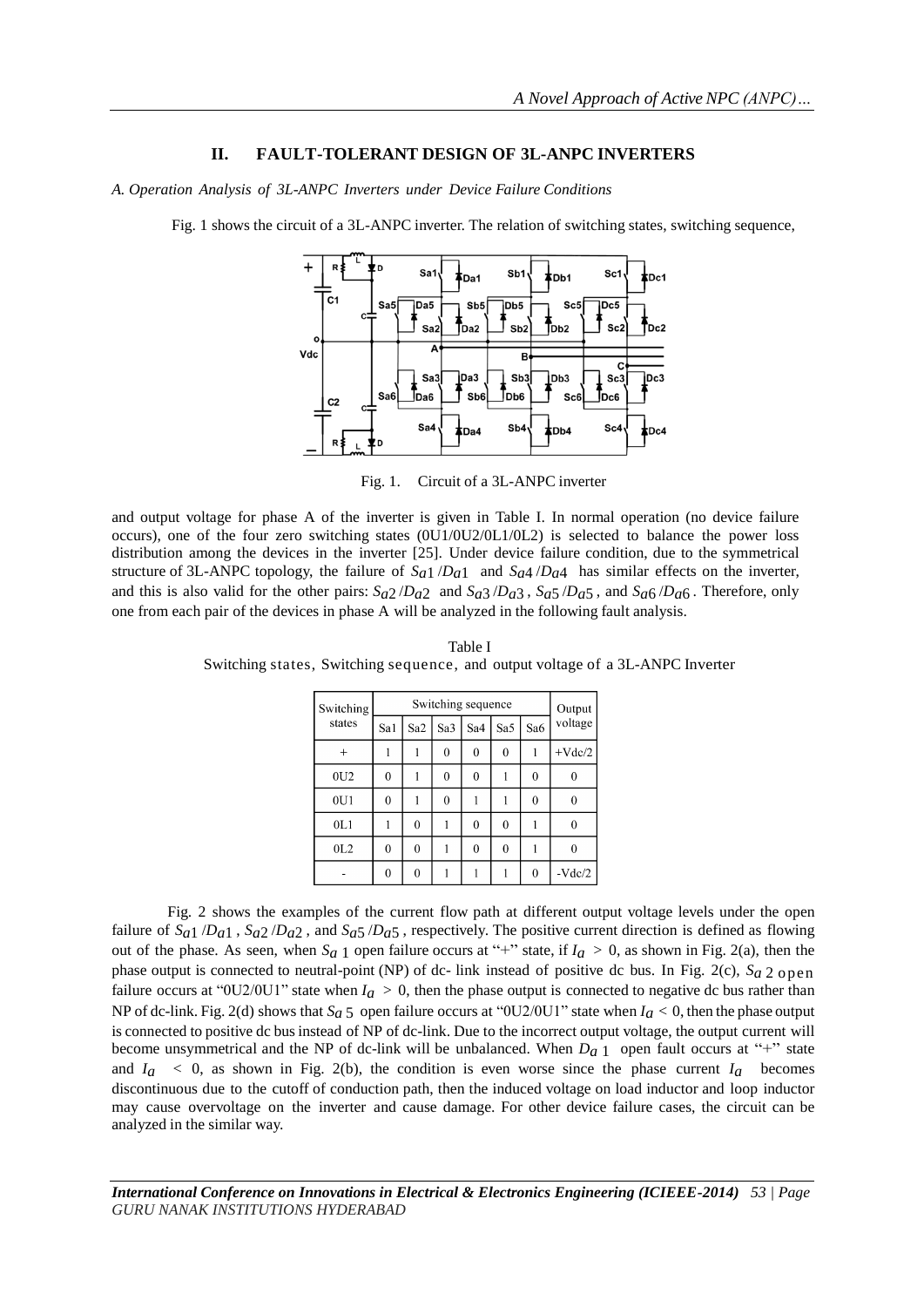

 Fig. 2.Examples of current flow path under single device open failure in 3L- ANPC inverters: (a) *Sa*1 open-fail, + state, *Ia >*0. (b) *Da*1 open-fail, + state, *Ia <*0. (c) *Sa*2 open-fail, 0U2/0U1 state, *Ia >*0. (d) *Sa*5 open-fail, 0U2/0U1 state, *Ia <* 0.

Device short failure can cause even more serious problems compared to open failure. The reason is that under short-failure condition, the dc-link capacitors may be discharged through a short-current conduction path directly, and some devices may break down due to over current. Moreover, because the voltage of one dc-link capacitor will drop to zero quickly, other de- vices may have to withstand the full dc bus voltage and break down due to overvoltage. If we assume that the capacitors and devices can survive in this condition, the inverter output cur- rents will become unbalanced. Fig. 3 shows the current flow path under short failure of *Sa* 1 /*Da* 1 ,  $S_a$  2/*D<sub>a</sub>* 2, and  $S_a$  5/*D<sub>a</sub>* 5, respectively.



Fig. 3. Examples of current flow path under single device short failure in 3L- ANPC inverters. (a) *Sa*1 /*Da*1 short-fail, 0U1/0U2/- state. (b) *Sa* 2 /*Da*2 short- fail, – state. (c) *Sa*2 /*Da*2 short-fail, 0L1 state. (d) *Sa*5 /*Da*5 short-fail,  $+/0L1$  state.

When *Sa* 1 /*Da* 1 short failure occurs, if the switching state commutates to "0U1/0U2/*−*," as shown in Fig. 3(a), the upper capacitor  $C_1$  will be shorted by  $S_a$  1  $/D_a$  1 and  $S_a$ 5. Fig. 3(b) and (c) shows that if  $S_a$  2 /*Da* 2 short failure occurs, "*−*" state forms a short-current path for lower capacitor *C*2 , while *C*1 . If *Sa* 5 /*Da* 5 short failure occurs at "+/0L1" state, as shown in Fig. 3(d). The condition is same as the Fig. 3(a).

Table II Solution for single device open failure of a 3L-ANPC Inverter

|             | <b>Fault Switching</b> | Switching sequence | Output       |                      |              |             |             |                |
|-------------|------------------------|--------------------|--------------|----------------------|--------------|-------------|-------------|----------------|
| device      | states                 | Sa 1               |              | lSa2lSa3lSa4lSa5lSa6 |              |             |             | voltage        |
|             | $+$                    | 1                  | 1            | $\bf{0}$             | 0            | $\mathbf 0$ | 1           | $+Vdc/2$       |
| Sa5         | 0L1                    | 1                  | $\Omega$     | 1                    | $\Omega$     | $\bf{0}$    | 1           | $\Omega$       |
| /Da5        | 0L2                    | $\Omega$           | $\mathbf{O}$ | 1                    | $\mathbf 0$  | $\mathbf 0$ | 1           |                |
|             |                        | $\Omega$           | $\Omega$     | 1                    | $\mathbf{1}$ | $\theta$    | $\Omega$    | $-Vdc/2$       |
| Sa6<br>/Da6 | $+$                    | 1                  | 1            | $\theta$             | $\Omega$     | $\mathbf 0$ | $\Omega$    | $+\nabla dc/2$ |
|             | 0U2                    | $\Omega$           | 1            | $\theta$             | $\Omega$     | 1           | $\Omega$    | 0              |
|             | 0U1                    | $\mathbf 0$        | 1            | $\bf{0}$             | 1            | 1           | $\mathbf 0$ |                |
|             |                        | 0                  | $\Omega$     | 1                    | 1            | 1           | $\Omega$    | $-Vdc/2$       |
| Sa1         | 0U2                    | $\overline{0}$     | 1            | $\bf{0}$             | $\bf{0}$     | 1           | $\mathbf 0$ | $\Omega$       |
| /Da1        | 0L2                    | $\Omega$           | $\mathbf 0$  | 1                    | $\mathbf 0$  | $\bf{0}$    | 1           |                |
| Sa2<br>/Da2 | 0L2                    | $\Omega$           | $\Omega$     | 1                    | 0            | $\mathbf 0$ | 1           | $\Omega$       |
| Sa3<br>/Da3 | 0U2                    | $\mathbf 0$        | 1            | $\bf{0}$             | $\mathbf 0$  | 1           | $\mathbf 0$ | $\mathbf 0$    |
| Sa4<br>/Da4 | 0U2                    | $\Omega$           | 1            | $\bf{0}$             | $\bf{0}$     | 1           | $\mathbf 0$ | $\Omega$       |
|             | OL <sub>2</sub>        | $\Omega$           | $\Omega$     | 1                    | 0            | $\mathbf 0$ | 1           |                |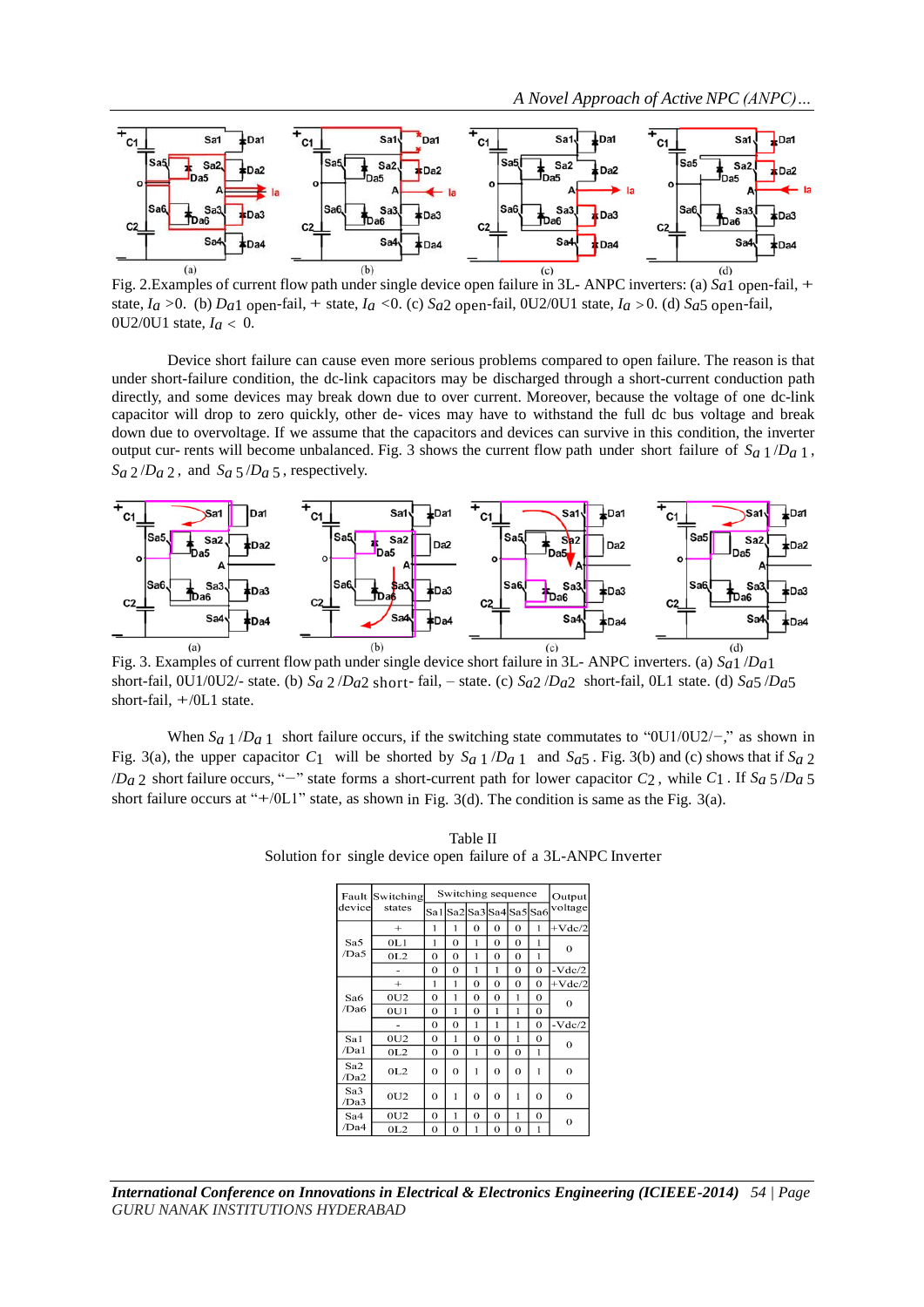**B. Proposed Fault-Tolerant Strategies of 3L-ANPC Inverters :** *1) Single Device Open Failure of 3L-ANPC Inverters:* Be- sides the power loss balancing function, the ANPC switches  $S_a$  5 and  $S_a$  6 can also provide a fault-tolerant ability for the inverter. The modified switching states and switching sequences for the fault-tolerant operation under single device open failure are given in Table II. After device open failure is detected, the 3L-ANPC inverter transits from normal operation into fault- tolerant operation. Knowing the position of the failed device, a new switching sequence isselected to generate certain switching state according to Table II.As seen, if *Sa* 5 /*Da* 5 or *Sa* 6 /*Da* 6 fails open, the 3L-ANPC inverter is derived into a similar configuration as the conventional 3L-NPC inverter. The faulty phase is still able to output three voltage levels, and the maximum modulation index and the out- put voltage waveform quality are the same as normal operation. Moreover, the device power loss balancing function can still be implemented to some extent during fault-tolerant operation. For example, if only *Sa* 5 fails, while *Da* 5 is healthy, then besides the "0L1" and "0L2" switching states, the faulty phase can still generate "0U1" and "0U2" switching states when the phase current is positive, which can be used for power loss balancing. If any single device open failure occurs among  $S_a$  1  $/D_a$  1 through  $S_a$  4  $/D_a$  4, the output terminal of the faulty phase needs to be connected to the NP of dc-link. The modulation signals also need to be modified in order to maintain the balanced three- phase line-to-line voltages.

In carrier-based SPWM modulation of 3L-ANPC inverters, the references of the phase voltages in normal operation are expressed by (1). In this paper, we assume the maximum modulation index is 1 for linear modulation under normal operation. It is worth to mention that if zero-sequence component injection is used for SPWM modulation, the maxi- mum modulation index can reach 1.15 under normal operation. However, since zero-sequence component injection is not the focus of this paper, we do not discuss this aspect in the following sections. When the faulty phase can only output "0" voltage level, instead of using the balanced phase voltages as the reference signals, we must modify the reference signals to ensure that the line-to-line voltages are balanced in 3L-ANPC inverters. Therefore, a new set of phase voltage references is provided in (2). As seen, to avoid over modulation, the maximum modulation index is limited to 0.577 during fault-tolerant operation, which is  $1/3$  of that in normal operation. Moreover, the freedom degree of zero-sequence component injection is also lost for the SPWM modulation.

| $V_a \equiv m \sin(wt)$                      |     | $V_a = 0$                                      |     |
|----------------------------------------------|-----|------------------------------------------------|-----|
| $V_b = m \sin(wt - 2\pi/3)$                  | (1) | $V_b = -\sqrt{3^m \sin{(wt + \pi/6)}}$         | (2) |
| $V_c$ = m sin (wt+2 $\pi$ /3) $\overline{J}$ |     | $V_c = \sqrt{3^m \sin{(wt + 2\pi/3 + \pi/6)}}$ |     |

Where *m* is modulation index,  $V_a$ ,  $V_b$ , and  $V_c$  are phase voltage references, and  $\omega$  is fundamental frequency

*2) Single Device Short Failure of 3L-ANPC Inverters:* For device short failure, we need to avoid using the switching states and switching sequences that can construct short-current path for the dc-link capacitors. Two solutions are proposed here.

| or single device short failure of a 3L-AN. |                           |                    |                         |          |                |          |              |              |  |
|--------------------------------------------|---------------------------|--------------------|-------------------------|----------|----------------|----------|--------------|--------------|--|
|                                            | Fault Switching<br>states | Switching sequence | Output                  |          |                |          |              |              |  |
| device                                     |                           |                    | Sa1 Sa2 Sa3 Sa4 Sa5 Sa6 |          |                |          |              | voltage      |  |
| Sa1                                        | $^{+}$                    | 0                  | 1                       | 0        | 0              | 0        | 1            | $+Vdc/2$     |  |
| /Da1                                       | $\mathbf{0}$              | 0                  | $\mathbf{0}$            | 1        | 0              | $\bf{0}$ | 1            | 0            |  |
|                                            |                           | $\theta$           | $\theta$                | 1        | 1              | $\theta$ | $\theta$     | $-Vdc/2$     |  |
| Sa <sub>2</sub><br>/Da2                    | 0                         | $\theta$           | $\theta$                | $\theta$ | $\theta$       | 1        | 0            | $\theta$     |  |
| Sa3<br>/Da3                                | $\mathbf{0}$              | 0                  | $\theta$                | $\theta$ | $\theta$       | $\theta$ | 1            | 0            |  |
| Sa4                                        | $^{+}$                    | 1                  | 1                       | 0        | $\theta$       | $\theta$ | 0            | $+Vdc/2$     |  |
| /Da4                                       | $\theta$                  | $\theta$           | 1                       | 0        | $\theta$       | 1        | 0            | 0            |  |
|                                            |                           | $\mathbf{0}$       | $\mathbf{0}$            | 1        | $\overline{0}$ |          | $\mathbf{0}$ | $-Vdc/2$     |  |
| Sa5<br>/Da5                                | 0                         | 0                  | 1                       | 0        | 0              | 0        | 0            | 0            |  |
| Sa6<br>/Da6                                | 0                         | $\theta$           | $\theta$                | 1        | $\theta$       | $\theta$ | $\theta$     | $\mathbf{0}$ |  |

Table III Solution I for single device short failure of a 3L-ANPC Inverter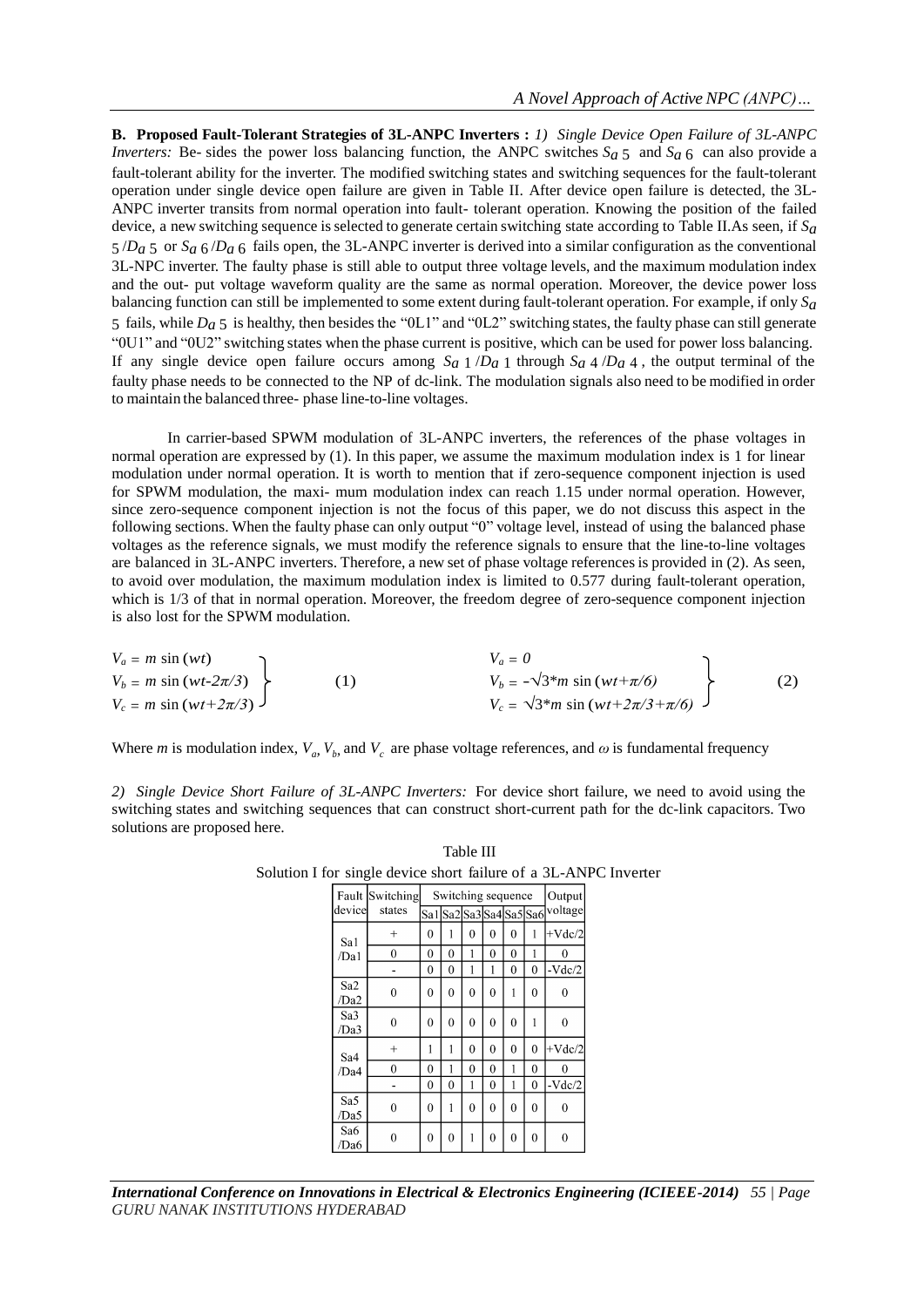In solution I, the modified switching states and switching sequences are given in Table III. In this scheme, when  $S_a$  1 /*D<sub>a</sub>* 1 or  $S_a$  4 /*D<sub>a</sub>* 4 has short failure, the faulty phase can still output three voltage levels by choosing proper switching sequence; thus, the output voltage and current of the inverter are almost the same as those in normal operation. For the other device short-failure cases, we can use the similar method as that for device open failure to connect the faulty phase to the NP of dc-link, and modify the reference signals as (2). Accordingly, the maximum modulation index will be reduced to 0.577. However, the draw- back of solution I is that certain devices have to withstand the full dc bus voltage under  $S_a$  1  $/D_a$  1 or  $S_a$  4  $/D_a$  4 short-failure condition. For example, when  $S_a$  1 /*D<sub>a</sub>* 1 fails short, overvoltage will appear across  $S_a$  2 /*D<sub>a</sub>* 2 at "−" state according to Table III. Similarly, when  $S_a$  4 /*D<sub>a</sub>* 4 fails short, the voltage across  $S_a$  3 /*D<sub>a</sub>* 3 will be full DC bus voltage at "+" state. For a standard 3L-ANPC inverter, the voltage rating of the employed power devices is lower than the dc bus voltage (theoretically, equal to half of the dc bus voltage). For example, a 3L-ANPC inverter with 5-kV dc bus voltage usually employs 4.5-kV power devices. Therefore, some devices may take the risk to break down due to overvoltage during fault-tolerant operation with solution I.

| <b>Table IV</b>                                                   |
|-------------------------------------------------------------------|
| Solution II for single device short failure of a 3L-ANPC Inverter |

| Fault<br>device | Switching<br>states |     | Output |          |                       |          |     |         |
|-----------------|---------------------|-----|--------|----------|-----------------------|----------|-----|---------|
|                 |                     | Sa1 |        |          | Sa2   Sa3   Sa4   Sa5 |          | Sa6 | voltage |
| Sa1/Da1         |                     | 0   | 0      |          | 0                     | $\theta$ |     | 0       |
| Sa2/Da2         |                     | 0   | 0      | 0        | 0                     |          | 0   |         |
| Sa3/Da3         | 0                   | 0   | 0      | 0        | $\mathbf 0$           | 0        |     | 0       |
| Sa4/Da4         |                     | 0   |        | $\Omega$ | 0                     |          | 0   |         |
| Sa5/Da5         |                     | Ω   |        | $\theta$ | 0                     | $\theta$ | 0   |         |
| Sa6/Da6         |                     | Ω   | Ω      |          | 0                     | 0        | 0   |         |

To overcome the drawback of the first solution, solution II is proposed, as shown in Table IV. In this scheme, no matter which device fails in short, the faulty phase is always connected to the NP of dc-link, and the reference signals are modified according to (2). By doing so, the maximum modulation index will be reduced to 0.577 and the output power rating of the 3L-ANPC inverter will be reduced. However, overvoltage will not appear on any device, and it can be applied for any standard 3L-ANPC inverter without special requirement on the voltage rating of the inner devices. In this paper, we only focus on solution II.

**C. Simulation Verification :**To verify the proposed fault-tolerant strategies, simulation is implemented in MATLAB/Simulink. The simulation parameters are: dc bus voltage  $V_{\text{dc}} = 200$  V, dc-link capacitors  $C_1 = C_2$ 6.6 mF, carrier based SPWM modulation, switching frequency  $f_{SW} = 1.5$  kHz, modulation index =1, fundamental frequency  $f = 50$  Hz, and inductive load ( $R = 2 \Omega$  and  $L = 4$  mH). We assume the fault occurs and is detected at 0.05 s.



Fig. 4 (a) NP voltage and load current waveforms under *Sa*1 /*Da*1 open failure (Without proposed control)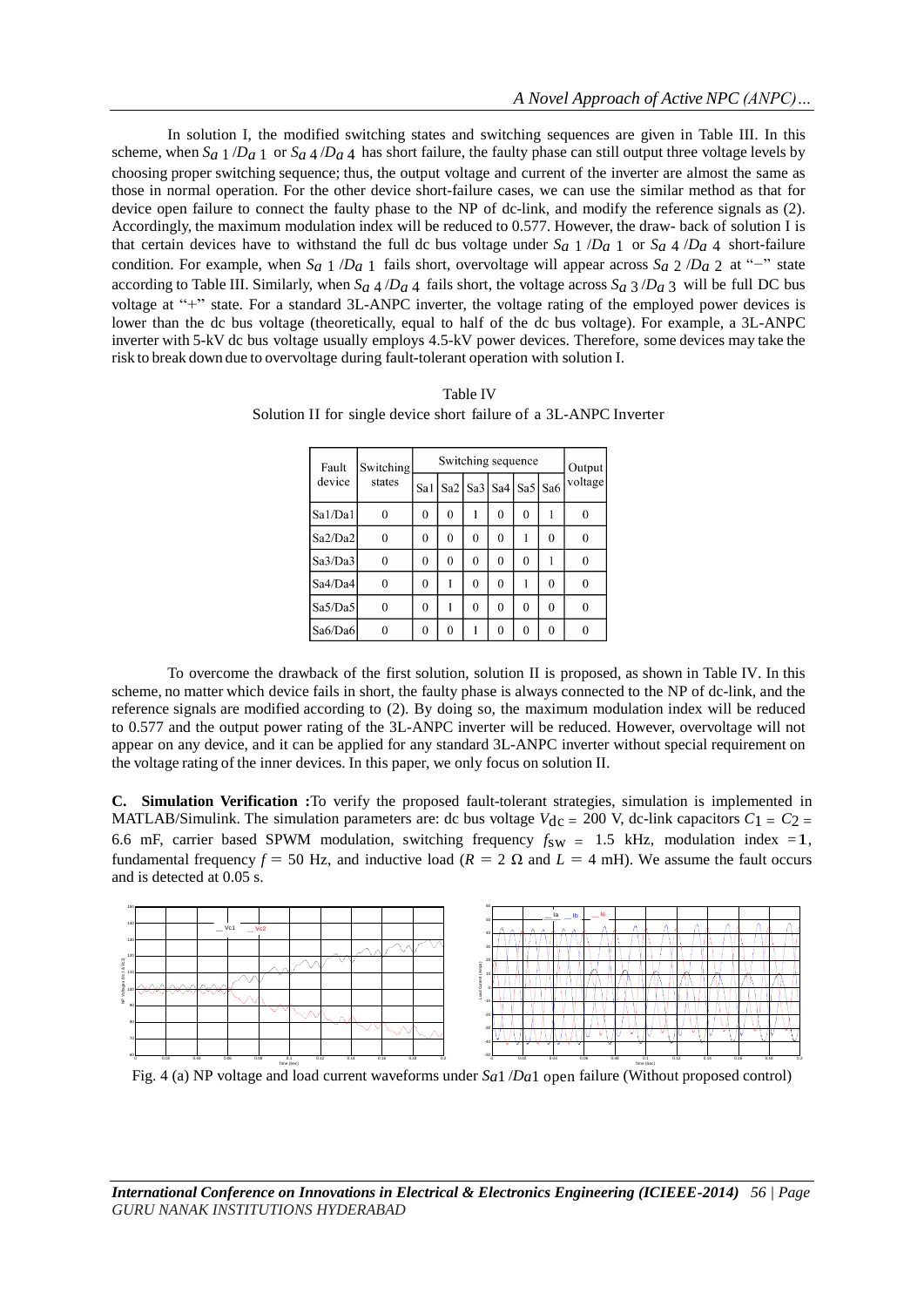

Fig. 4 (b) NP voltage and load current waveforms under *Sa*1 /*Da*1 open failure (With proposed control)

Figs. 4 and 5 show the NP voltage of dc-link and the load current waveforms without and with the proposed control for single device open failure on *Sa* 1 /*Da* 1 and *Sa* 2 /*Da2* respectively.



Fig. 5 (a) NP voltage and load current waveforms under *Sa2* /*Da2* open failure (Without proposed control)



Fig. 5 (b) NP voltage and load current waveforms under *Sa2* /*Da2* open failure (With proposed control)

Figs. 6 and 7 show the NP voltage of dc-link and load cur- rent waveforms without and with the proposed control for single device short failure on  $S_{a1}/D_{a1}$  and  $S_{a2}/D_{a2}$ , respectively.



Fig. 6 (a) NP voltage and load current waveforms under *Sa*1 /*Da*1 short failure (Without proposed control)

*International Conference on Innovations in Electrical & Electronics Engineering (ICIEEE-2014) 57 | Page GURU NANAK INSTITUTIONS HYDERABAD*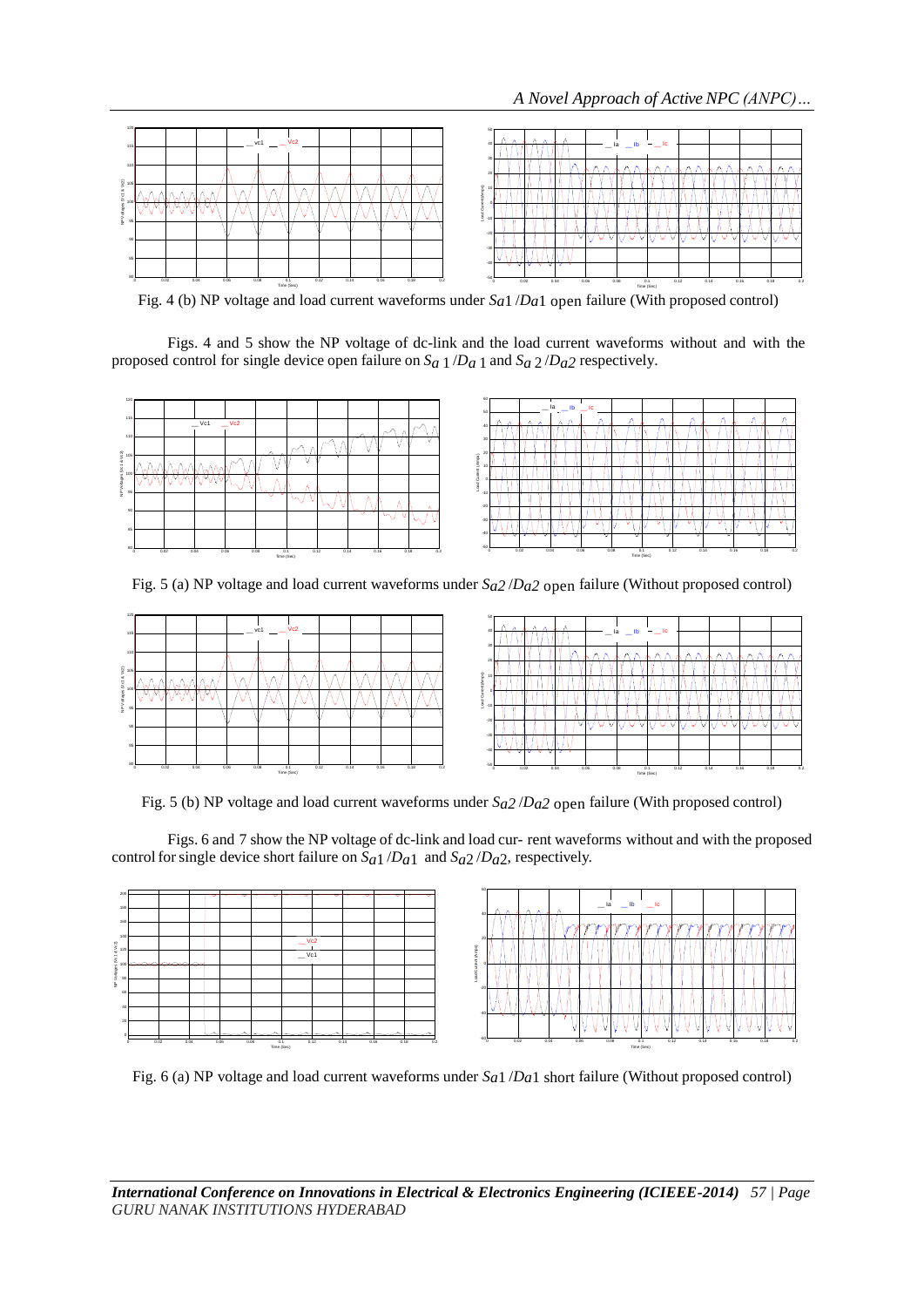

Fig. 7 (b) NP voltage and load current waveforms under *Sa2* /*Da2* short failure (With proposed control)

# **III. CONCLUSION**

This paper analyzes the operation of 3L-ANPC under device failure conditions, and proposes the fault tolerant strategies to enable continuous operating of the 3L-ANPC inverters under both open- and short- failure conditions for single device failure. The analysis, simulation results show that the inverters are greatly improved by using the proposed solution. Moreover, since no additional components are added to standard 3L-ANPC inverters, the cost for robust operation of drives is lower. The results show that 3L- ANPC inverters, even though employing more semiconductor devices, have higher reliability than 3L-NPC inverters when a de-rating is allowed for the drive systems under fault tolerant operation.

#### **REFERENCES**

- [1] Jun Li, Alex Q. Huang, "Analysis and Design of Active NPC (ANPC) Invertersfor Fault-TolerantOperation of High-PowerElectrical Drives," *IEEE Trans. Power Electron.*, vol. 27, no. 2, pp. 519–533, Feb. 2012.
- [2] S. Li and L. Xu, "Strategies of fault tolerant operation for three level PWM inverters," *IEEE Trans. Power Electron.*, vol. 21, no. 4, pp. 933–940, Jul. 2006.
- [3] E. R. da Silva, W. S. Lima, A. S. de Oliveira, C. B. Jacobina, and H. Razik, "Detection and compensation of switch faults in a three level inverter," in *Proc. Power Electron. Spec. Conf.*, Jun. 2006, pp. 1–7.
- [4] J. C. Lee, T. J. Kim, D. W. Kang, and D. S. Hyun, "A control method for improvement of reliability in fault tolerant NPC inverter system," in *Proc. Power Electron. Spec. Conf.*, Jun. 2006, pp. 1–5.
- [5] J. D. Lee, T. J. Kim, J. C. Lee, and D. W. Hyun, "A novel fault detection of an open-switch fault in the NPC inverter system," in *Proc. Ind. Electron. Soc. Annu. Conf.*, Nov. 2007, pp. 1565–1569.
- [6] J. J. Park, T. J. Kim, and D. S. Hyun, "Study of neutral point potential variation for three-level NPC inverter under fault condition," in *Proc. Ind. Electron. Soc. Annu. Conf.*, Nov. 2008, pp. 983–988.
- [7] S. Ceballos, J. Pou, E. Robles, I. Gabiola, J. Zaragoza, J. L. Villate, and D. Boroyevich, "Three-level inverter topologies with switch breakdown fault-tolerance capability," *IEEE Trans. Ind. Electron.*, vol. 55, no. 3, pp. 982–995, Mar. 2008.
- [8] T. Bruckner, S. Bernet, and H. Guldner, "The active NPC inverter and its loss-balancing control," *IEEE Trans. Ind. Electron.*, vol. 54, no. 6, pp. 855–868, Jun. 2005.
- [9] T. Bruckner, S. Bernet, and P. K. Steimer, "Feedforward loss control of three-level active NPC inverters," *IEEE Trans. Ind. Appl.*, vol. 43, no. 6, pp. 1588–1596, Nov./Dec. 2007.

*International Conference on Innovations in Electrical & Electronics Engineering (ICIEEE-2014) 58 | Page GURU NANAK INSTITUTIONS HYDERABAD*